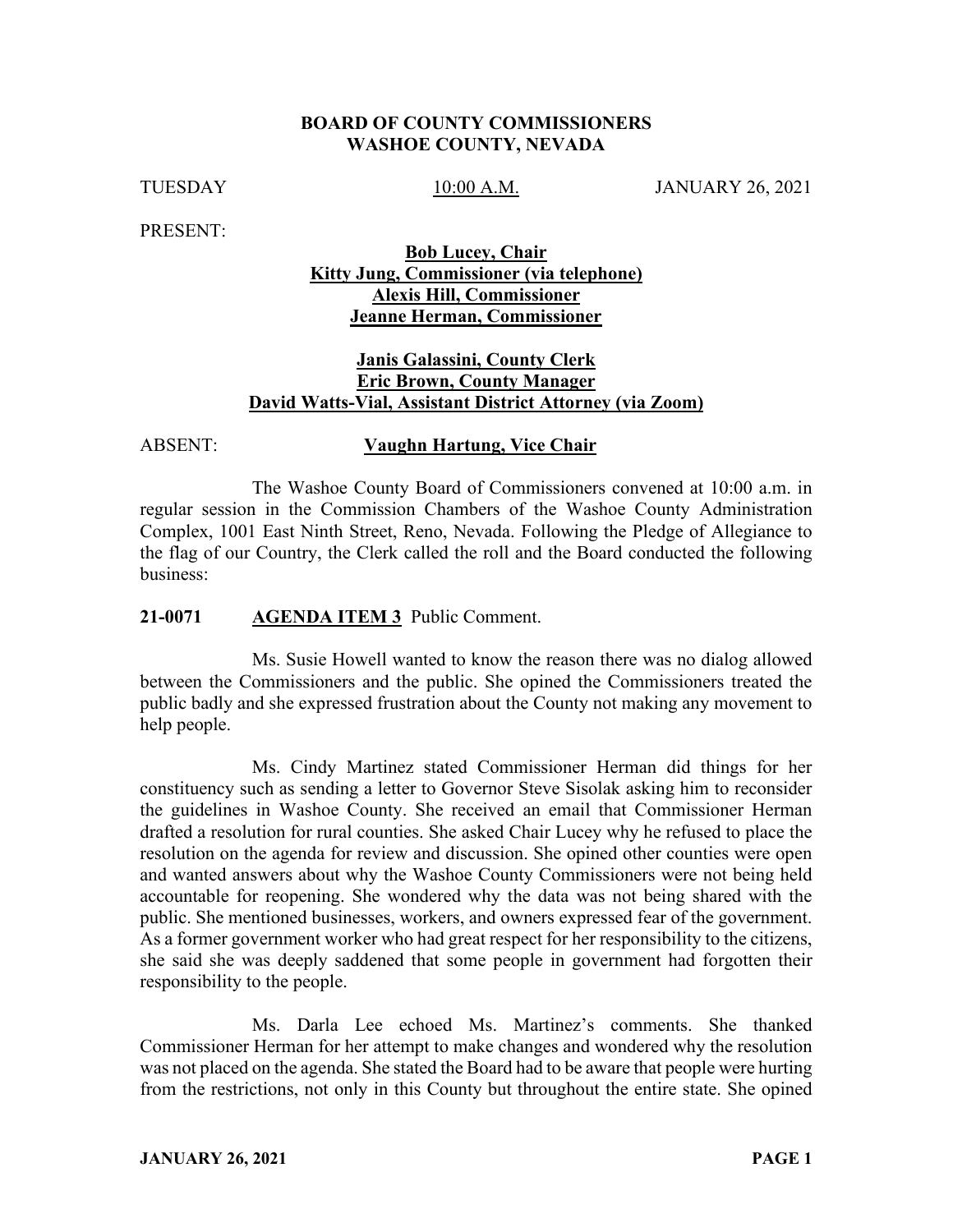many studies had proved lockdowns were not effective. She stated the lack of communication was creating a desperate problem.

Ms. Patricia Toone read a resolution from Eureka County, a copy of which was placed on file with the Clerk, saying she understood a similar resolution was submitted to the Board but was rejected; she wanted to know why. She stated hospitals were not full and friends of hers in the healthcare industry were losing their jobs due to a lack of work. She appreciated the Board's consideration and said the public was watching to see progress since no action had occurred from the Board in almost a year.

Ms. Barb Mathers asserted she was ashamed of the state under the leadership of Governor Sisolak and the Board of County Commissioners. She spoke about people losing their livelihood, businesses closing, and children being driven to suicide. She remarked she opted to homeschool her children instead of sending them to school to wear a mask all day and not be able to play with other students. She indicated her third-grade child had friends who committed suicide. She explained that she flipped furniture for a living but it was difficult to care for her children, homeschool them, and do her job. She asserted COVID-19 (C19) was going to continue and people needed to get rid of masks and open schools, small businesses, and the County.

Ms. Victoria Myer asked why the item Commissioner Herman requested to be on the agenda was declined. It was a resolution to support the local economy and businesses impacted by C19 restrictions, which included a request for a reduction of restrictions. She read from the resolution passed by Eureka County.

Mr. Bruce Foster expressed concern about the impacts C19 had caused in the food and hospitality industry. He appreciated the Commissioners who responded to his emails and was disheartened by the ones who did not. He opined the Commissioners were hired to protect the people and their constitutional rights. He brought up the Great Barrington Declaration, which was related to physical and mental health damage. He believed devastating effects on short and long-term public health occurred due to current lockdown policies. He mentioned 18 school-aged children were reported to have committed suicide and suicide hotlines were being inundated. He opined keeping children out of school was a grave injustice. He encouraged the Commissioners to look at the Great Barrington Declaration and recognize it was about the C19 journey.

Mr. Nicholas St. John wanted to know why the resolution Commissioner Herman submitted was not placed on the agenda for discussion. He said the mission statement from the Washoe County Strategic Plan included working together regionally to provide and sustain a safe, secure, and healthy community. Data from the Centers for Disease Control and Prevention indicated the recovery rate was 99.997 percent for people under 21, which meant the recovery rate was less than the flu. He opined restrictions placed on that age group needed to be lifted. He asserted children needed to go back to school and suicide rates needed to be reduced. He demanded a public hearing for discussion with the Commissioners to address current issues. He referenced a document from Rational Ground with 10 discussion topics, a copy of which was placed on file with the Clerk.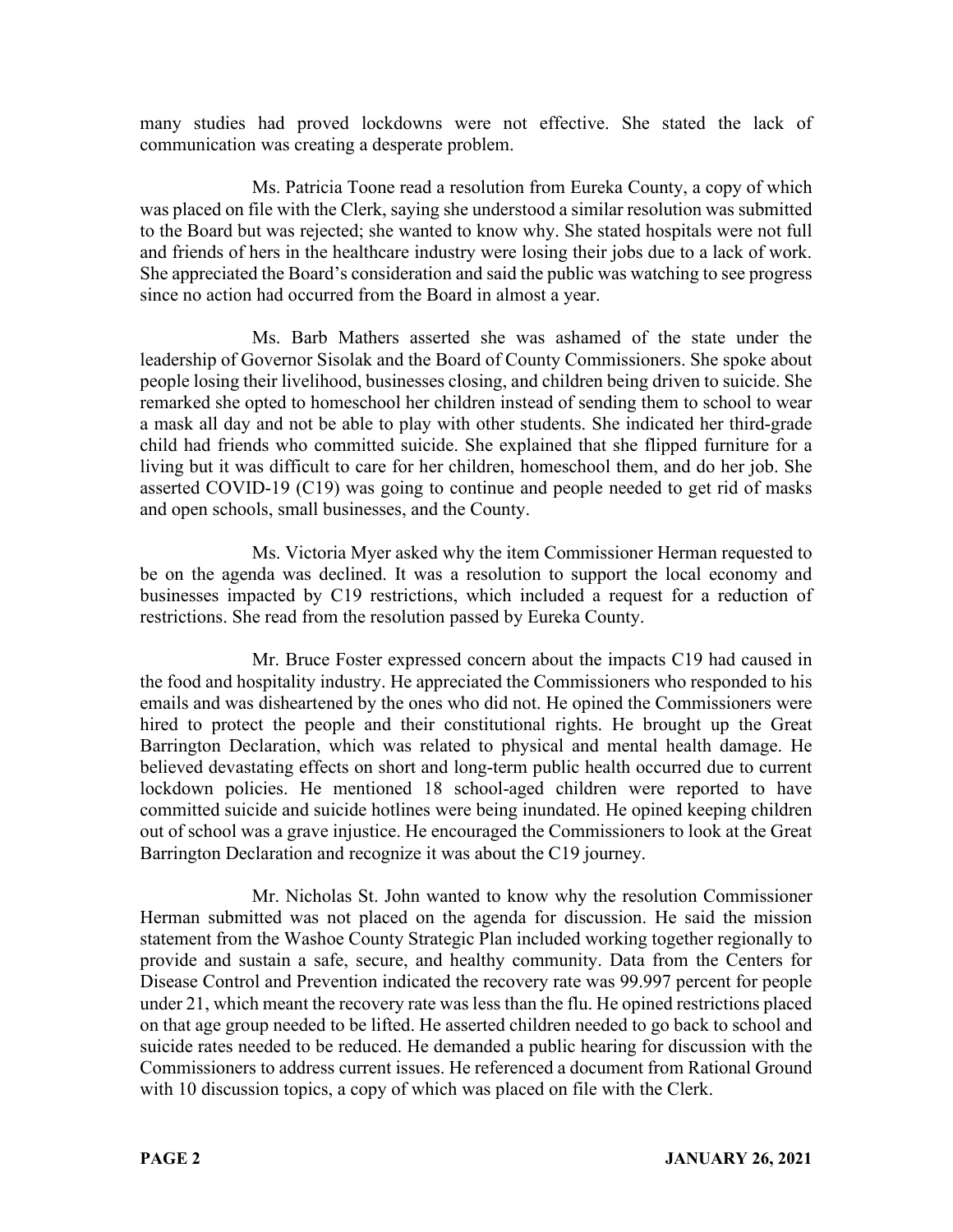Ms. Melanie Sutton, a stay at home mom, said she would not allow her children to be in school all day wearing a mask. She expressed frustration that her 16 year old had honors classes but said she was not familiar with that curriculum; her three children were all being homeschooled. She brought up a resolution Commissioner Herman had submitted that had been denied placement on an agenda. She noted the Commissioners from White Pine County approved a resolution, a copy of which was placed on file with the Clerk. She demanded a public hearing.

Ms. Kelsey Schroeder believed the number of positive C19 cases had been inflated because both a positive test and a clinical diagnosis were required for a true case. She mentioned people close to her had died due to drugs and alcohol, and people were suffering. She contracted C19 and stated she cured it holistically and, as such, thought she should not be required to wear a mask. She asked for a public resolution.

County Clerk Jan Galassini indicated emails were received from Ms. Ann Sweder, Dr. Tom Morris, Mr. Claus Karlberg, and K. Moen, which were all placed on file. She noted voicemails were received from Dr. Tom Morris and an anonymous caller.

Via the Zoom app, Ms. Annemarie Grant said her brother Thomas Purdy was murdered by law enforcement officers. She mentioned she was in possession of comments from constituents about how they were treated at Washoe County Jail, adding she had previously provided them to the Commissioners. She asserted she should be shocked at the comments but she was not. She played audio of her brother begging for help.

Via Zoom, Daniel Purdy, brother of Thomas Purdy, said he thought it was interesting to listen to voters talk about the Commissioners since he had been saying for years the Board did not care about voters. He expressed frustration about a request for a resolution to be placed on the agenda that was denied. He opined the Board did not want to discuss the issue. He suggested that constituents run for office and vote the current elected officials out if they wanted things to change. He mentioned letters he received from inmates at the Washoe County Jail alleging cases of malnutrition as well as mental and physical abuse, but all the Board talked about was how great it was at the jail.

## **21-0072 AGENDA ITEM 4** Announcements/Reports.

County Manager Eric Brown urged department heads to be aware of the inclement weather and take appropriate measures for employee safety as conditions developed. He indicated Agenda Item 6E1 would be pulled from the Consent Agenda at the request of the Sheriff's Office due to an issue with the agreement. He said the Commissioners may have received inquiries about homeless shelters and available beds during the cold conditions, noting beds were available and people would be sheltered as needed. He brought up COVID-19 (C19) vaccinees and encouraged citizens that needed information to visit www.covid19washoe.com for information about the priority list, how to sign up for the vaccine, and the C19 action plan. He commented people who signed up on the website could receive updates about when they could expect the vaccine to be available to them. He indicated all doses of the vaccinate received in Washoe County were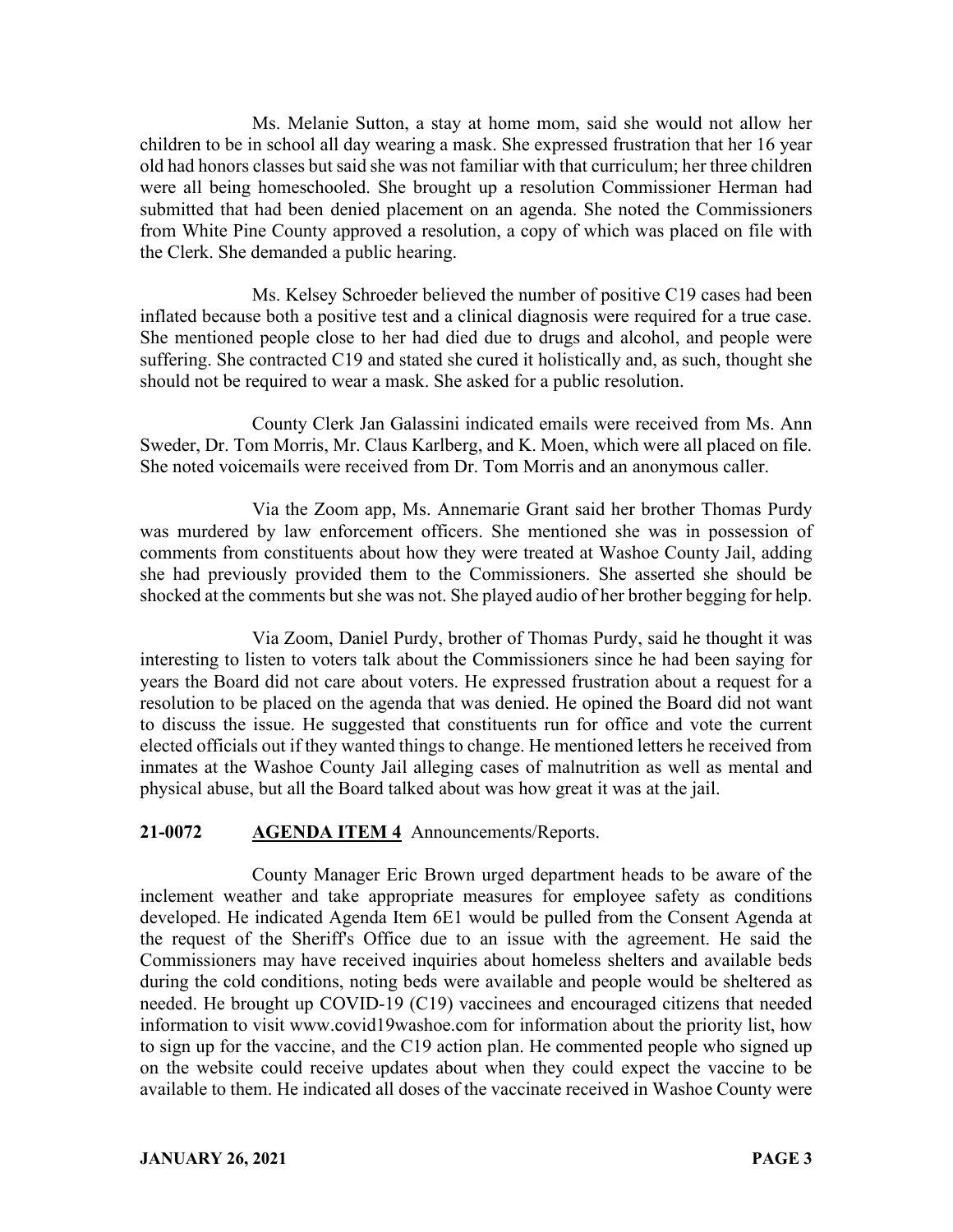being dispensed, although the number of doses needed were not being received. He stated they were working with fire departments in the area that could administer vaccines if doses became available. The Governor's guidelines were being followed and essential workers and citizens over the age of 70 were currently being prioritized. He noted focus was being placed on teachers, staff at the Washoe County School District, and childcare providers.

Commissioner Herman complimented the citizens who came to speak during public comment. She stated efforts would continue until people received help. She indicated people wrote many letters to her and she agreed it was a serious situation. She asked citizens not to give up and the situation would get better.

Commissioner Hill attended the Tahoe Transportation District meeting the previous week and said they were moving forward with community input sessions about a potential bus hub in Incline Village and Crystal Bay. She noted the meetings were scheduled for February 11, 12, 18, and 19. She asked for a future agenda item related to traffic, parking, and speeding, along with community planning in Incline Village and Crystal Bay. She wanted information about the cost for a consultant and recommendations to solve those issues.

Chair Lucey addressed the public comments related to a resolution which had not been placed on the agenda. He stated he and Commissioner Herman discussed a resolution and a letter, but he did not receive them from her, although she had submitted a letter to Governor Steve Sisolak. He asserted the last time this was brought up, he explained a resolution would not impact Governor Sisolak's opinion on this issue. Washoe County did not oversee the Washoe County School District or the Health District. He stated he could not dictate mask requirements; that directive came from the Governor. He indicated a resolution for Washoe County would not impact the people that lived in Sparks and Reno, as it would only cover the unincorporated areas of the County. He appreciated those counties that placed resolutions on their agendas, but they were different than Washoe County. He explained he was sorry and acknowledged the public's struggle in fighting for lesser restrictions, but a resolution would not change the outcome of the Governor's mask mandate.

Chair Lucey brought up the request for a public hearing, commenting it was the same as public comment during a Board of County Commissioners' meeting. He explained anyone who felt they were unable to speak during the meeting could file an Open Meeting Law complaint with the State.

Chair Lucey stated roads were dangerous and the County was working to get them plowed as quickly as possible. He mentioned the Washoe County website had information for snowplow tracking.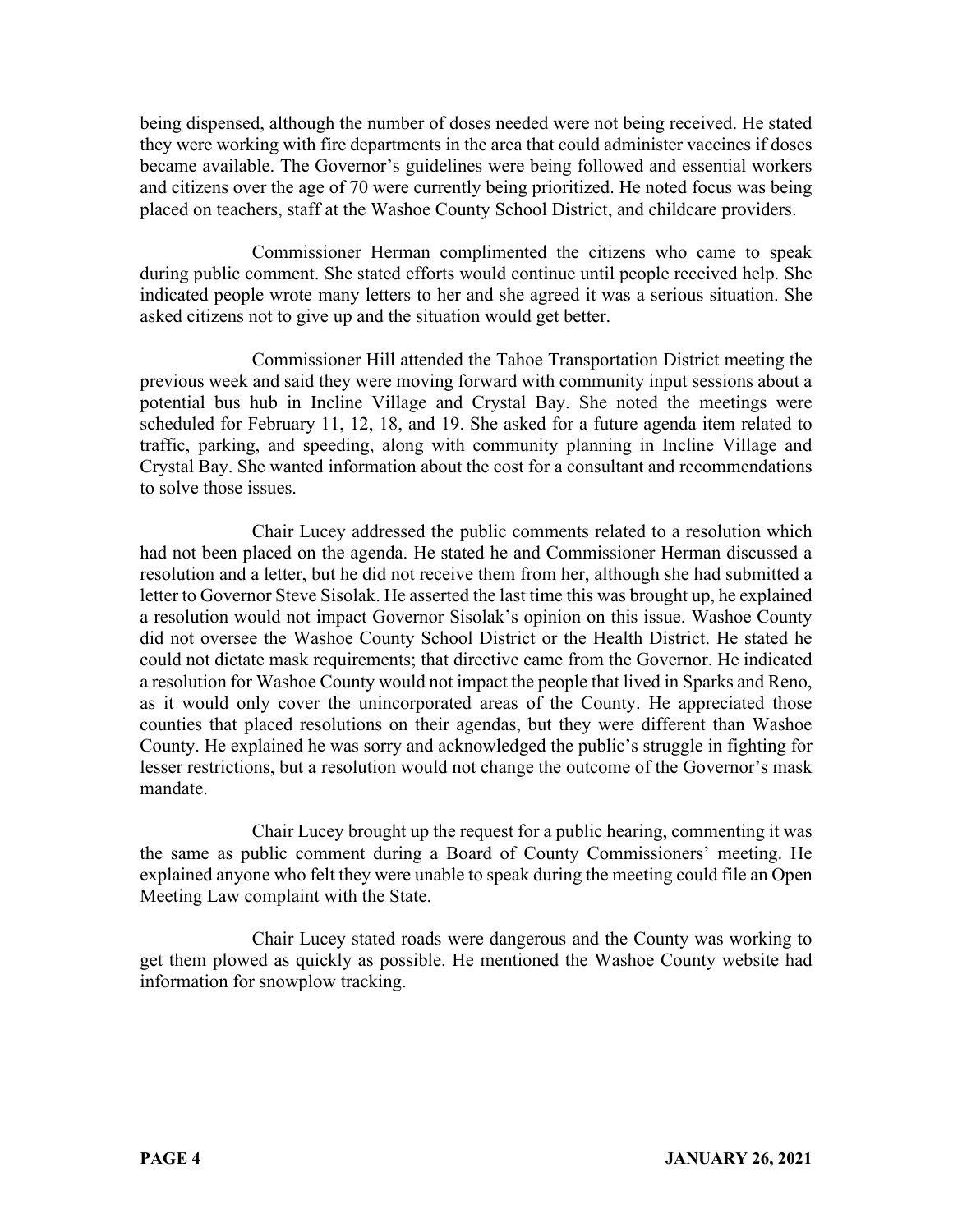## **DONATIONS**

- **21-0073 5A** Recommendation to approve donation of two obsolete golf carts with a current market value estimated at \$625 each [total estimated value at \$1,250] to Karma Box Project in need of such equipment for the Built for Zero River Stewards Program funded by the Truckee River Fund. Manager's Office. (All Commission Districts.)
- **21-0074 5B** Recommendation to accept one-time appreciation gift donations [estimated value of \$16,983.45] from private citizens to the Washoe County Sheriff's Office. Sheriff. (All Commission Districts.)
- **21-0075 5C** Recommendation to accept a donation of fourteen (14) Paraclete 8 x10SC Omega ICW Level III rifle plates and (82) Paraclete 10 x12SC Omega ICW Level III rifle plates [total estimated value of \$49,938.00] from the Washoe County Honorary Deputy Sheriff's Association to be utilized for the safety of deputies in the Operations Bureau. Sheriff. (All Commission Districts.)
- **21-0076 5D** Recommendation to accept a donation of five (5) Mobile Armored Level III Shields [total estimated value of \$19,875.00] from the Washoe County Honorary Deputy Sheriff's Association to be utilized for the safety of deputies in the Patrol Division. Sheriff. (All Commission Districts.)

On the call for public comment and via the Zoom app, Ms. Annemarie Grant, sister of Thomas Purdy, thought it interesting that the Sheriff's Office received so many donations and grants. She was opposed to accepting these grants.

Via Zoom, Mr. Daniel Purdy, brother of Thomas Purdy, implored the Board not to accept the donation of the militarized vehicles. He opined the community did not want militarized vehicles, nor did it make them feel safe.

On motion by Commissioner Hill, seconded by Commissioner Herman, which motion duly carried on a 4-0 vote with Vice Chair Hartung absent, it was ordered that Agenda Items 5A through 5D be accepted.

# **CONSENT AGENDA ITEMS** – **6A1 THROUGH 6E5 EXCEPT 6E3**

**21-0077 6A1** Acknowledge the communications and reports received by the Clerk on behalf of the Board of County Commissioners, including the following categories: Communications, Monthly Statements/Reports, Quarterly Statements/Reports, and Annual Statements/Reports. Clerk. (All Commission Districts.)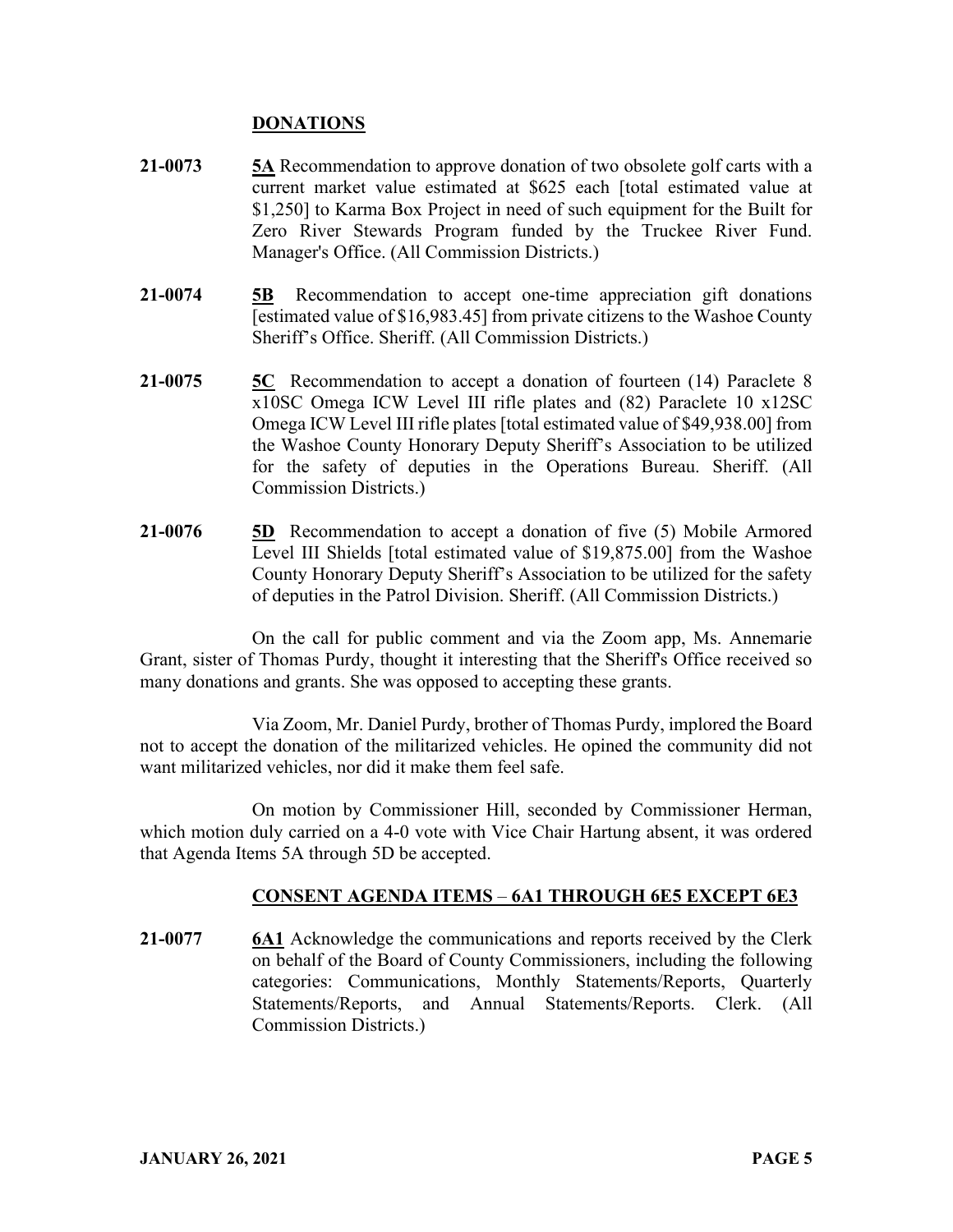- **21-0078 6A2** Approval of minutes for the Board of County Commissioners' regular meeting of December 15, 2020 and the special meeting of January 5, 2021. Clerk. (All Commission Districts.)
- **21-0079 6B** Recommendation to approve Commission District Special Fund disbursement in the amount of [\$10,000] for Fiscal Year 2020-2021; District 2 Commissioner Bob Lucey recommends a [\$10,000] grant to The Greater Reno Community Ice Skating Association to support the sewer connection fees for its community ice center; approve Resolution necessary for same; and direct the Comptroller's Office to make the necessary disbursement of funds. Manager's Office. (Commission District 2.)
- **21-0080 6C** Recommendation to approve agreements between Washoe County and Plumas County, and the Nevada Department of Corrections for forensic pathology services provided by the Washoe County Regional Medical Examiner's Office for a period of up to three years effective retroactively on July 1, 2020. Regional Medical Examiner. (All Commission Districts.)
- **21-0081 6D** Recommendation to accept a supplemental Grant Award from the ASPCA® in the amount of [\$30,000.00; no County match] retroactive from June 5, 2020 through March 31, 2021 to support a low cost spay/neuter program for cats and dogs of pet owners experiencing hardship due to COVID-19; authorize the Director of Washoe County Regional Animal Services [Shyanne Schull] to execute the grant award; and direct the Comptroller's Office to make the necessary budget amendments. ANIMAL SERVICES. (All Commission Districts.)
- **21-0082 6E2** Recommendation to accept the 2021 Opioid Narcotics Treatment Program funding [amount not to exceed \$69,022.47, no County match required] as administered through the University Of Nevada, Reno to be used for the creation of an Opioid Treatment Program within the Washoe County Regional Detention Facility, for the retroactive grant period of September 30, 2020 - September 20, 2021, and if approved, authorize Sheriff Balaam to execute grant award documentation, and direct the Comptroller's Office to make the necessary budget amendments. Sheriff. (All Commission Districts.)
- **21-0083 6E3** Recommendation to accept a grant award [\$19,180.25, no match required] in overtime reimbursement for a deputy assigned full time to the Federal Bureau of Investigation (FBI) Northern Nevada Child Exploitation Task Force (NNCETF). Washoe County will be reimbursed for overtime and benefit costs directly related to activities in conjunction with the FBI NNCETF. Funds are available for Federal FY 2021 for the retroactive period of October 1, 2020 - September 30, 2021. If approved, authorize Sheriff Darin Balaam to sign all award documents and direct the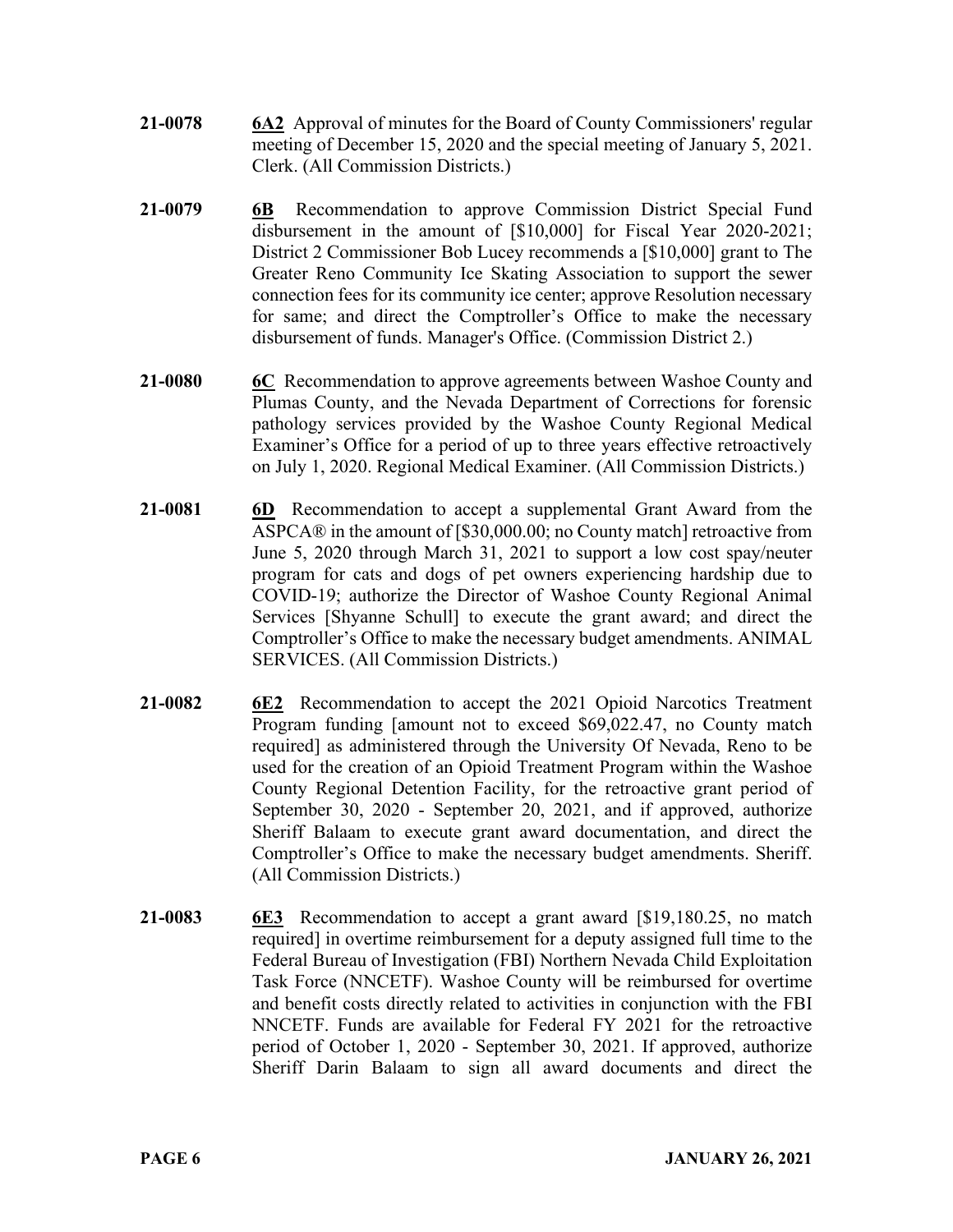Comptroller's Office to make the necessary budget amendments. Sheriff. (All Commission Districts.)

- **21-0084 6E4** Recommendation to accept an Internet Crimes Against Children interlocal contract award [amount not to exceed \$70,009.00, no County match required] as administered through the Las Vegas Metropolitan Police Department, Federal FY 2020 award number 2020-MC-FX-K011, to the Washoe County Sheriff's Office to fund overtime expenses, travel, training and supplies for the retroactive grant term of October 1, 2020 through September 30, 2021 and if approved, authorize Sheriff Balaam to execute award documentation, and direct the Comptroller's Office to make the necessary budget amendments. Sheriff. (All Commission Districts.)
- **21-0085 6E5** Recommendation to accept an unsolicited grant of [\$25,000.00] from The E.L. Cord Foundation to be used for Washoe County Sheriff's Office most pressing needs, if approved, authorize Comptroller's Office to make appropriate budget amendments. Sheriff. (All Commission Districts.)

On the call for public comment, President of Reno Ice Mr. Joel Grace thanked the Board for looking at and hopefully approving the fund disbursement for Reno Ice. He stated this was not an easy project and it took six years working with the City of Reno and Washoe County. He thanked Chair Lucey for having the vision for this project. He mentioned the difficulty it took to open and operate this center during a pandemic. He noted the ice rink was finally open with social distancing requirements and mask mandates. He expressed appreciation to the Board for its support with their sewer fees.

Via the Zoom app, Ms. Annemarie Grant, sister of Thomas Purdy, spoke about Agenda Items 6E3 and 6E4. She mentioned the Sheriff's Office received funding from outside sources and thought the Board should consider the money provided to the Sheriff's Office from the budget.

Via Zoom, Mr. Daniel Purdy, brother of Thomas Purdy, echoed the comments made by Ms. Grant.

Commissioner Hill commented she visited the Washoe County Animal Shelter and was extremely impressed with the facility. She noted she witnessed a spay and neuter clinic and commended Animal Services for doing a great job with the low-cost spay and neuter program.

On motion by Commissioner Herman, seconded by Commissioner Hill, which motion duly carried on a 4-0 vote with Vice Chair Hartung absent, it was ordered that Consent Agenda Items 6A1 through 6E5 except Agenda Item 6E1 be approved. Any and all Resolutions or Interlocal Agreements pertinent to Consent Agenda Items 6A1 through 6E5 except Agenda Item 6E1 are attached hereto and made a part of the minutes thereof.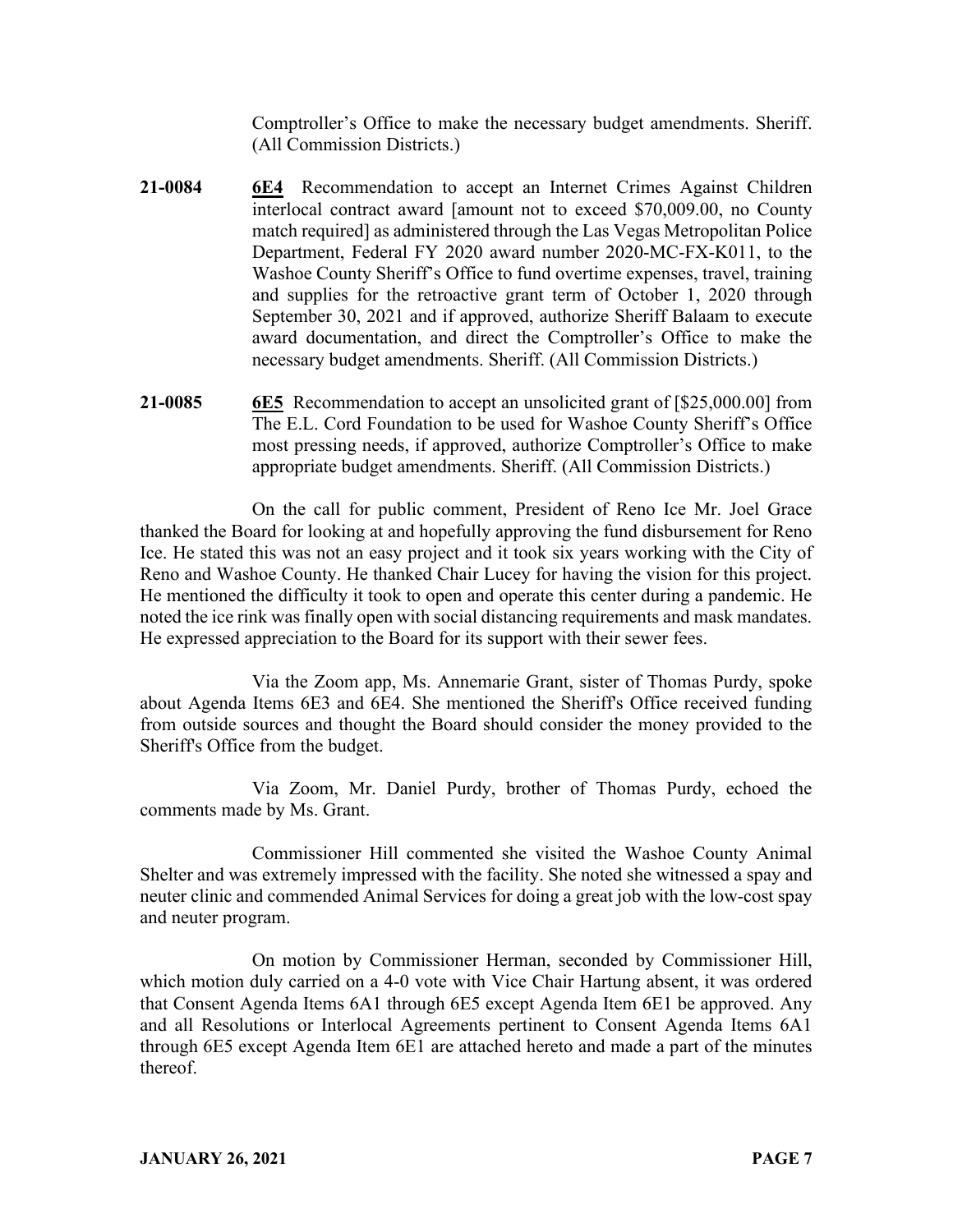## **BLOCK VOTE – 7 THROUGH 9**

**21-0086 AGENDA ITEM 7** Recommendation to award a bid and approve the Agreement to the lowest responsive, responsible bidder for the STMWRF to Veterans Parkway Reclaimed Main Extension Project, PWP-WA-2020- 361 project [staff recommends Reno Tahoe Construction, Inc. in the amount of \$1,883,965.82]; and approve a separate project contingency fund [in the amount of \$200,000] Community Services. (All Commission Districts.)

There was no response to the call for public comment.

On motion by Chair Lucey, seconded by Commissioner Hill, which motion duly carried on a 4-0 vote with Vice Chair Hartung absent, it was ordered that Agenda Item 7 be awarded and approved.

**21-0087 AGENDA ITEM 8** Recommendation to approve the First Addendum to SR 28 Corridor Operations and Maintenance Interlocal Agreement between Washoe County, Tahoe Transportation District, Nevada Department of Transportation, Nevada Division of State Parks, Nevada Division of State Lands, Nevada Department of Public Safety-Highway Patrol, Incline Village General Improvement District, Carson City Parks & Recreation Department, Douglas County Parks & Recreation Department and Tahoe Regional Planning Agency. Community Services. (Commission District 1.)

There was no response to the call for public comment.

On motion by Chair Lucey, seconded by Commissioner Hill, which motion duly carried on a 4-0 vote with Vice Chair Hartung absent, it was ordered that Agenda Item 8 be approved. The Interlocal Agreement Addendum for same is attached hereto and made a part of the minutes thereof.

**21-0088 AGENDA ITEM 9** Recommendation to approve a FFY20 Department of Homeland Security (DHS) grant passed through the State Homeland Security Program (SHSP) awarding [\$195,000.00 (no County match required)], for a Continuity of Operations and Continuity of Government project; authorize food purchases for Planning and Training events; retroactive from October 1, 2020 to September 30, 2022; If approved authorize the County Manager or his designee to sign the grant award documents when received; and direct the Comptroller's Office to make the necessary budget amendments. Manager's Office. (All Commission Districts.)

There was no response to the call for public comment.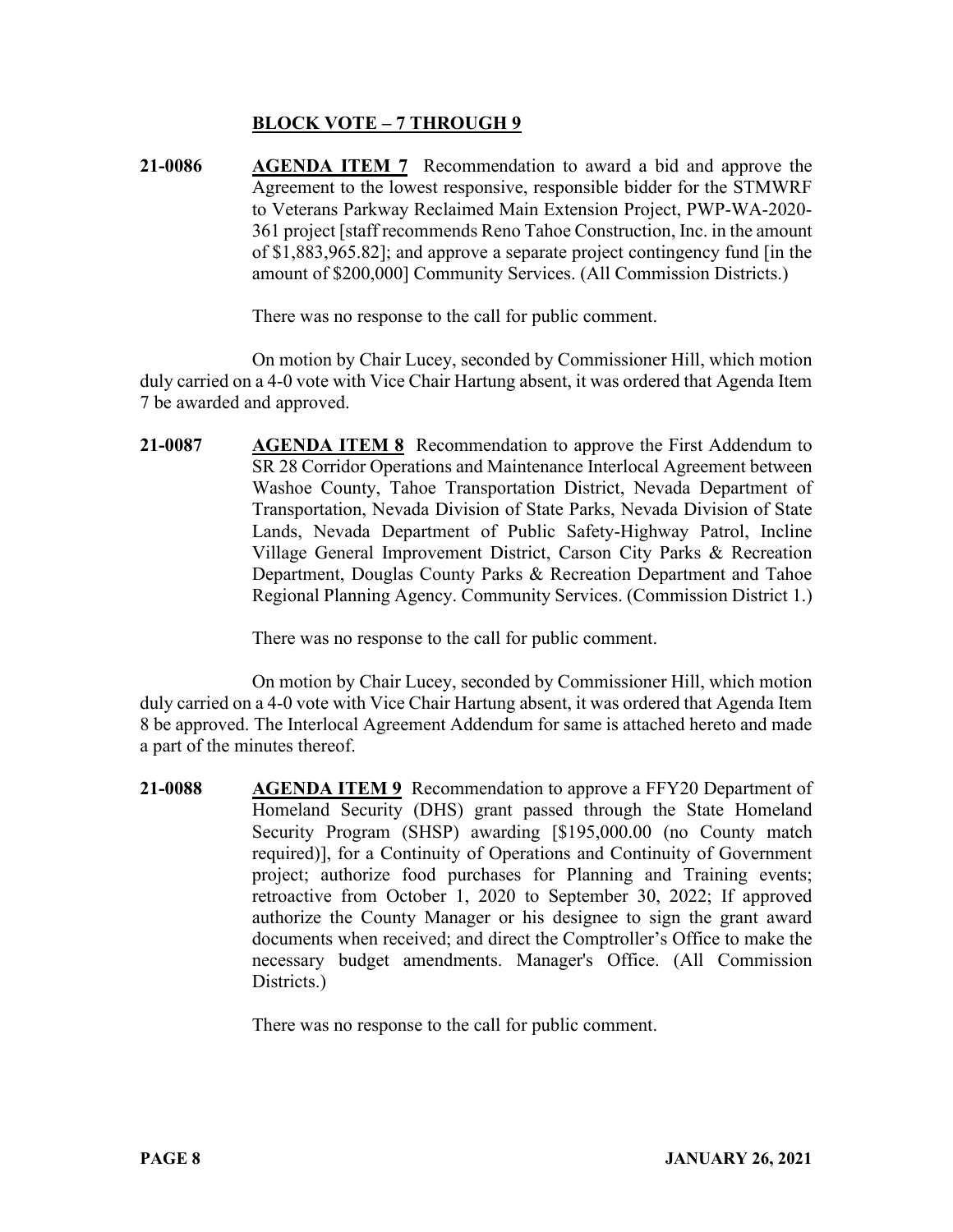On motion by Chair Lucey, seconded by Commissioner Hill, which motion duly carried on a 4-0 vote with Vice Chair Hartung absent, it was ordered that Agenda Item 9 be approved, authorized, and directed.

**21-0089 AGENDA ITEM 10** Recommendation to review and approve the 2021 Washoe County Legislative Principles including an update and discussion regarding the 81st (2021) Session of the Nevada State Legislature with possible direction to staff. Manager's Office. (All Commission Districts.)

Government Affairs Liaison Jamie Rodriguez indicated the 81st Session of the Nevada State Legislature would start on Monday, February 1 and continue through May 31. She reviewed the list of people who were involved with the legislative process: a full-time Washoe County legislative representative; Contract Lobbyist Alfredo Alonso and the staff at Lewis Roca Rothgerber Christie LLP; Jennifer Noble from the District Attorney's Office; Corey Solferino and Mary Sarah Kinner from the Sheriff's Office; Kendra Bertschy from the Public Defender's Office; and Joelle Gutman-Dodson from the Health District. She thanked staff who assisted with reviewing bills and ensuring the most pertinent information was available as they considered the proposed legislation.

Ms. Rodriguez explained the new session would be different due to the impacts of the COVID-19 (C19) virus. A press release came out the previous week from the Director of Legislative Council Bureaus Brenda Erdoes confirming that the legislative building would be closed, at least in the beginning of the session, as they worked to get staff vaccinated and C19 rapid tests for those who had not been vaccinated. She noted more details would follow when they were made available. She indicated changes would occur to the attendance processes such as requiring individuals to register as lobbyists, and complying with laws about time tracking and annual reports to the Department of Taxation outlining any money the County spent on lobbying efforts. Due to the Statute pertaining to attendance in the legislative building, changes would be made to adapt to the current processes for staff who would normally attend. Some subject matter experts who had not previously been required to register as lobbyists could now be required to. She remarked a system would be in place for registration to testify on bills for those who wished to participate. The County was coming out of a census year, which meant redistricting, which could happen during the regular session or a special session at the conclusion of the regular one.

Ms. Rodriguez reviewed the proposal for legislative principles included in the staff report. She noted staff and the lobbying team would need to be better focused as it would be a difficult year. She mentioned Chair Lucey and Commissioner Hill were the legislative liaisons along with the management team.

On the call for public comment, via the Zoom app, Annemarie Grant, sister of Thomas Purdy, suggested the Board look into a legislatively-mandated conviction review board for the Washoe County District Attorney's Office. She noted she had requested information related to the conviction integrity committee and received information back that the committee had not reviewed any cases where people claimed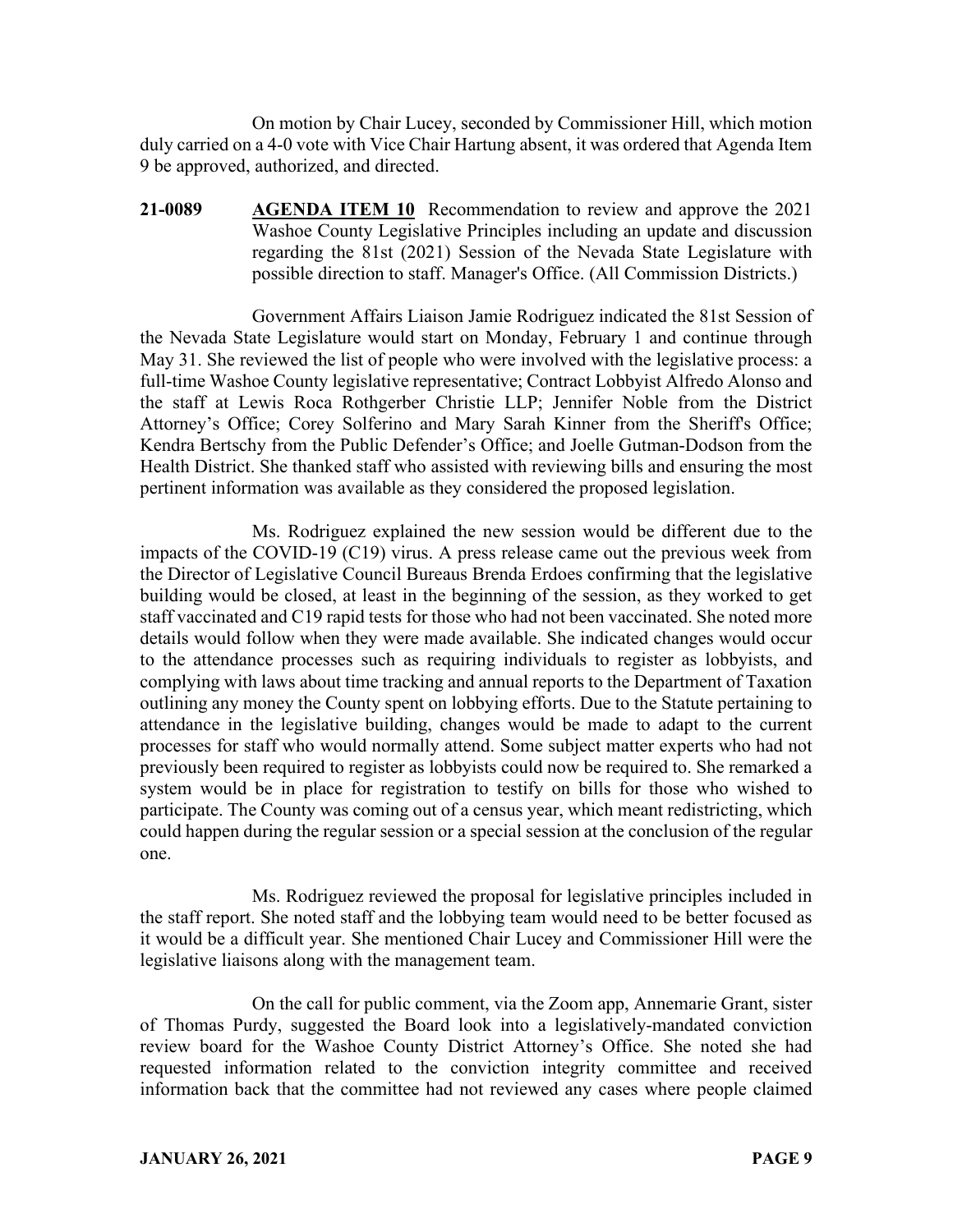they were wrongly convicted since the inception of the committee. She urged the Board to support a posthumous exoneration legislative bill because she opined the ones from the District Attorney's Office were dirty.

Chair Lucey stated he had been working with County Manager Eric Brown and Ms. Rodriguez on a number of these policies and principles since it would be a different year for everyone. He noted it would be very difficult to address many of the members during sessions and have face-to-face conversations. When bills were introduced on the floor, the process moved rapidly and staff needed to be prepared with the Board's direction. He expressed the importance of the legislative team working proactively to have early discussions with legislators.

Chair Lucey brought up the State of the State Address that Governor Steve Sisolak presented along with the budget proposal, adding the budget would be one of the biggest discussion points. He noted legislative budget hearings had started the previous week. The impacts outlined in the principles were often moving toward unfunded mandates. He stated the County could be required to fund or subsidize many departments.

Commissioner Hill thanked Ms. Rodriguez for the presentation. She thought the County was in good hands going into this legislative session. She wanted caution used with those items because she had seen other local governments not be cautious in the past. She mentioned it would be a tough year but expressed support. She looked forward to two years from now when staff worked with regional plans. She wanted major issues addressed such as homelessness, mental health issues, and how to work with the State on solutions.

Chair Lucey stated Ms. Rodriguez had done a great job compiling the direction of the Board and wondered how often she would update the Board. Ms. Rodriguez planned to be in Carson City and stated County Manager Eric Brown or Assistant County Manager Kate Thomas would present to the Board weekly. She mentioned she would participate if time allowed, but it could be difficult for her to communicate with the Board.

Chair Lucey wondered whether Ms. Rodriguez would compile a bill tracker with updates on the high-level bills being followed in case questions arose or if direction was needed. Ms. Rodriguez indicated she would provide that report for every Board of County Commissioner's meeting. She noted the top of the report would list any new bills needing Board direction, an overview of the bills, and a list of bills which already received direction, including bills of interest. She noted other bills that would impact the County would be included and remain on the list while being negotiated. She mentioned it was rare that bills were introduced and passed as introduced.

On motion by Commissioner Herman, seconded by Commissioner Hill, which motion duly carried on a 4-0 vote with Vice Chair Hartung absent, it was ordered that Agenda Item 10 be accepted.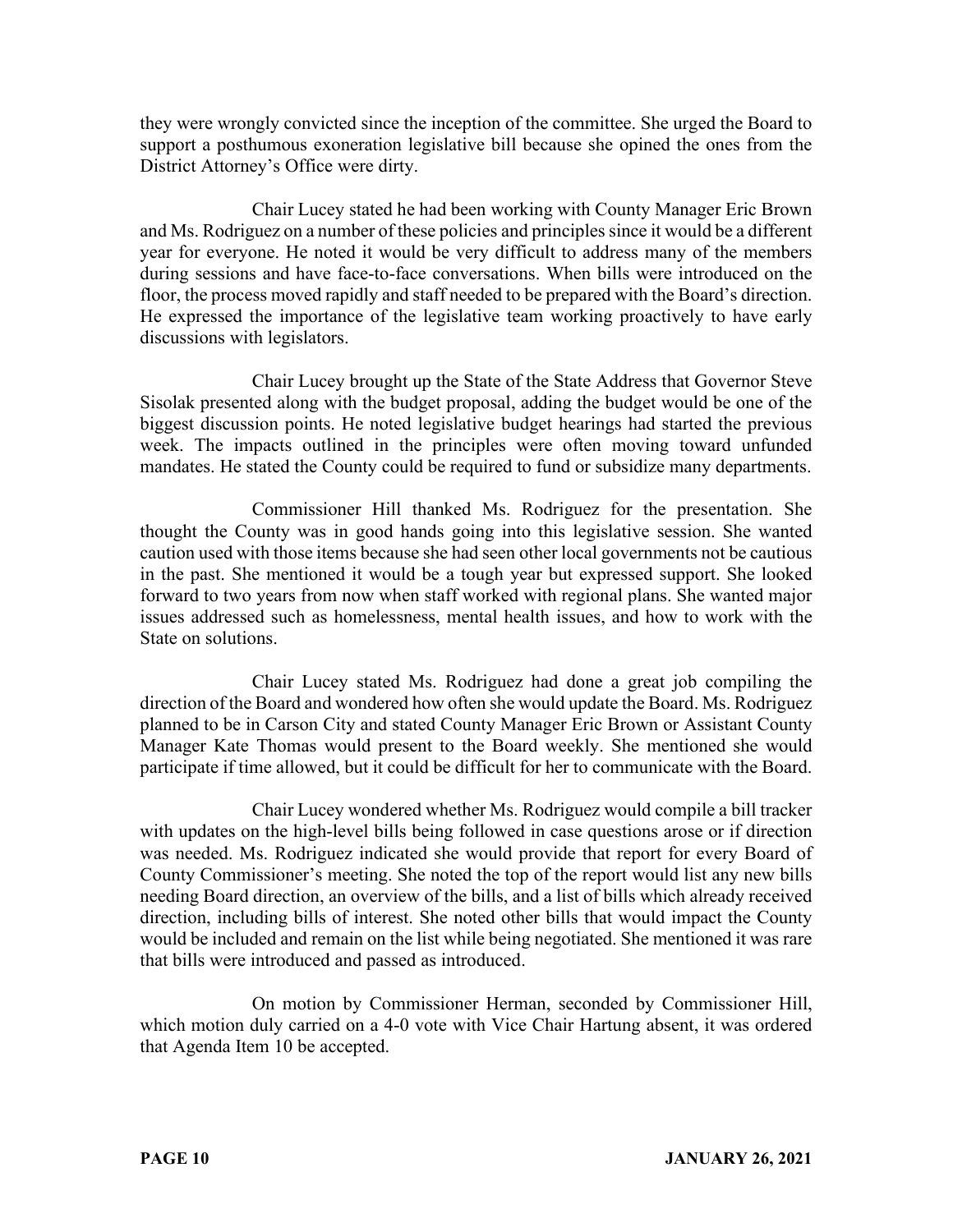**21-0090 AGENDA ITEM 11** Public hearing and possible adoption of resolutions adopting: Master Plan Amendment Case Number WMPA19-0007 (Tahoe Area Master Plan), amending the Washoe County Master Plan, Volume 2, Tahoe Area Plan, including changes to the goals, policies, and maps. If adopted, the Master Plan amendment will take effect after a determination of conformance with the Tahoe Regional Plan by the Tahoe Regional Planning Agency; and,

> Regulatory Zone Amendment Case Number WRZA19-0007 (Tahoe Regulatory Zone Map), subject to final approval of the associated Master Plan amendment (WMPA19-0007) and a finding of conformance with the 2012 Tahoe Regional Plan, to amend the Tahoe area Regulatory Zone map in order to adopt the Tahoe Regional Planning Agency's Regulatory Zone boundaries; and,

If adopted, authorize the Chair to sign the resolutions to that effect.

If adopted, these amendments will apply to all parcels in the Tahoe Area Plan, which generally encompasses the communities of Crystal Bay and Incline Village in the Lake Tahoe Basin.

These amendments are meant to ensure the express conformance of Washoe County's plans with the 2012 Regional Plan and are generally not intended to increase densities or intensities beyond what is currently permitted by the Regional Plan adopted by the Tahoe Regional Planning Agency (TRPA). Amendments include but are not limited to the following:

§ Adopting TRPA's Master Plan land use categories in lieu of Washoe County's Master Plan land use categories set forth in Article 106 of the Washoe County Development Code;

§ Adopting regulatory zones utilizing the boundaries and allowed uses of TRPA's plan area statements and community plans in lieu of Washoe County's regulatory zones set forth in Article 106 of the Washoe County Development Code;

§ Adopting Goals and Policies for the following TRPA required subjects: Land Use, Transportation, Conservation, Public Services and Facilities, Recreation, and Implementation; § Adopting TRPA's implementing plans by reference when necessary, including but not limited to portions of the TRPA Code of Ordinances and the Shore Zone plan; and, Adopting other matters necessarily connected therewith and pertaining thereto. Community Services. (Commission District 1.)

The Chair opened the public hearing by calling on anyone wishing to speak for or against adoption of said ordinance.

County Clerk Jan Galassini stated emails received from Ms. Carole Black, Ms. Ronda Tycer, Ms. Diane Heirshberg, Ms. Kathie Julian, Ms. Gay Bentley, and Mr.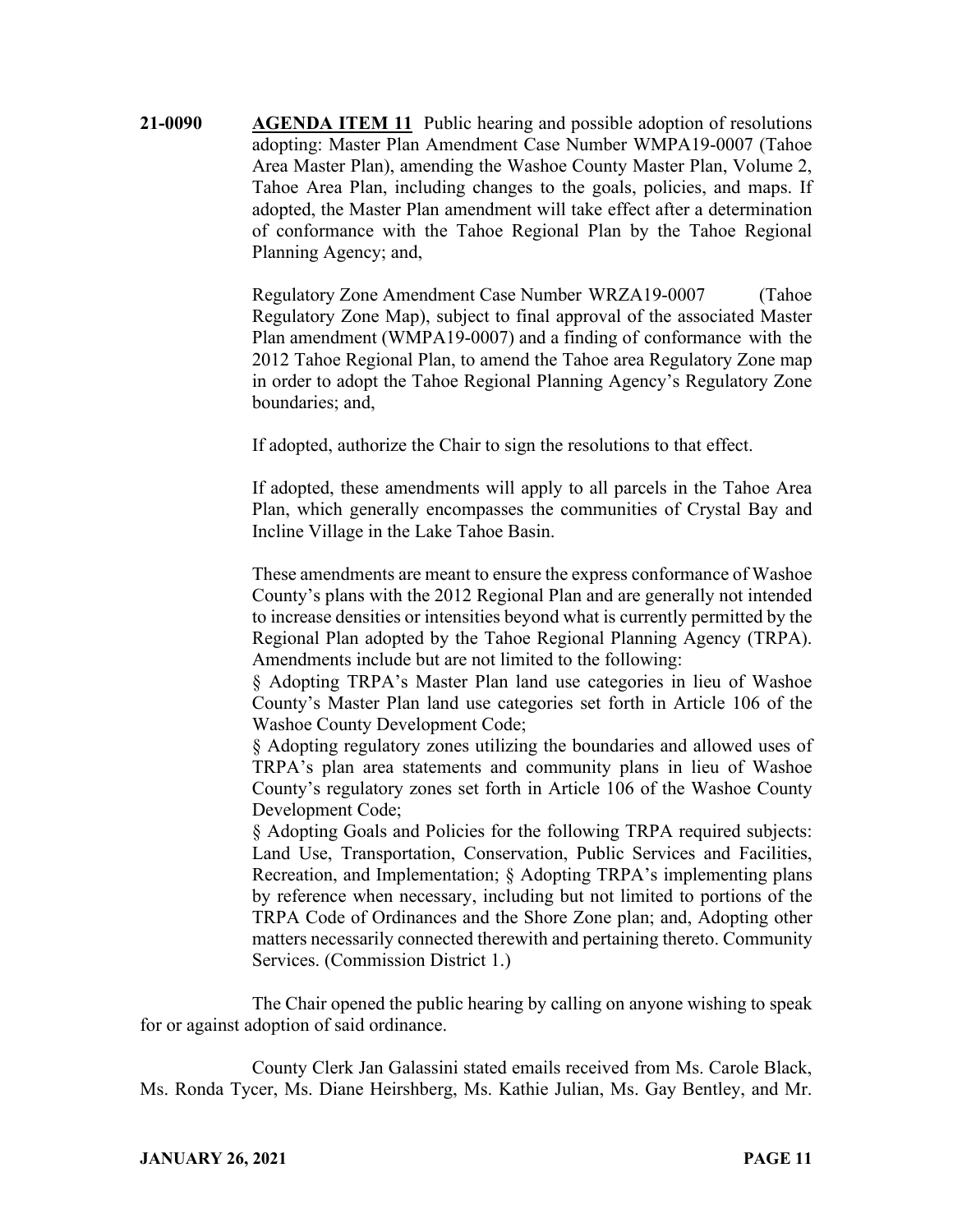Gavin Feiger were placed on file. She noted the emails consisted of a variety of support and opposition to the item.

Via the Zoom app, Ms. Kristina Hill stated she was a long time planner in Lake Tahoe and had lived in Incline Village for 30 years. She noted her previous involvement with the Tahoe Area Plan and said she had old notes from 2010 about the same topics included in this plan. She explained the latest document had some inconsistencies with what was previously approved by the community, which included increasing infrastructure to support the extensive trails proposed in recreational areas. She expressed concern about the parking on Mt. Rose Highway. She opined the area was fragile and overused and she opposed any parking areas that would increase use. She expressed opposition for a transit hub at the old Incline Elementary School. She hoped emails expressing opposition would be read to the Board since the transit hub had not been proposed before. She mentioned a special area overlay in her neighborhood of Tyrolian Village which permitted timeshares and bed and breakfasts. The special area overlay was approved in 2004 despite the lack of public transportation in that area. She denied receiving notification of the plan amendment.

Mr. Randall Fleisher, via Zoom, expressed support of the plan and opined it was what Incline Village and Crystal Bay needed to take them into the future.

Via Zoom, Ms. Ann Nichols stated she lived in the Lake Tahoe area for 50 years and had a non-profit organization called the North Tahoe Preservation Alliance. She indicated it had been 9 years since the 2012 Regional Plan was adopted, but this proposal added impact to the community. She opined it was clear the Regional Plan was not working due to additional traffic, gridlock, and school overcrowding. She asserted this plan added height and density to an area that did not have the infrastructure to handle the increase. She believed new traffic studies were needed to address the current traffic situation. She thought the bus hub and overlays needed to be considered, expressing disappointment that the community was left out of process. She spoke about luxury condominiums being built as a destination resort, but said the area did not have public transportation to service the people. She asked the Board to review the capacity of the area and reconsider the plan.

Chair Lucey closed the public hearing.

Senior Planner Eric Young stated this presentation was intended to cover Agenda Item 12 as well. He conducted a PowerPoint presentation and reviewed slides with the following titles: The Tahoe Area Plan Update; Goals for the Updated Plan; Goal One: Establish a uniform planning approach; Goal Two: Establish Conformance with the Tahoe Regional Plan; Goal Three: Create a plan that is contemporary both in content and form; Goal Four: Implementation – Identify projects of local and regional interest for later action; and Questions.

Commissioner Hill asked for clarification about the County's proposal to use the former Incline Village Elementary School as a transit hub. Mr. Young said the Tahoe Transit District's development of a mobility hub at the former elementary school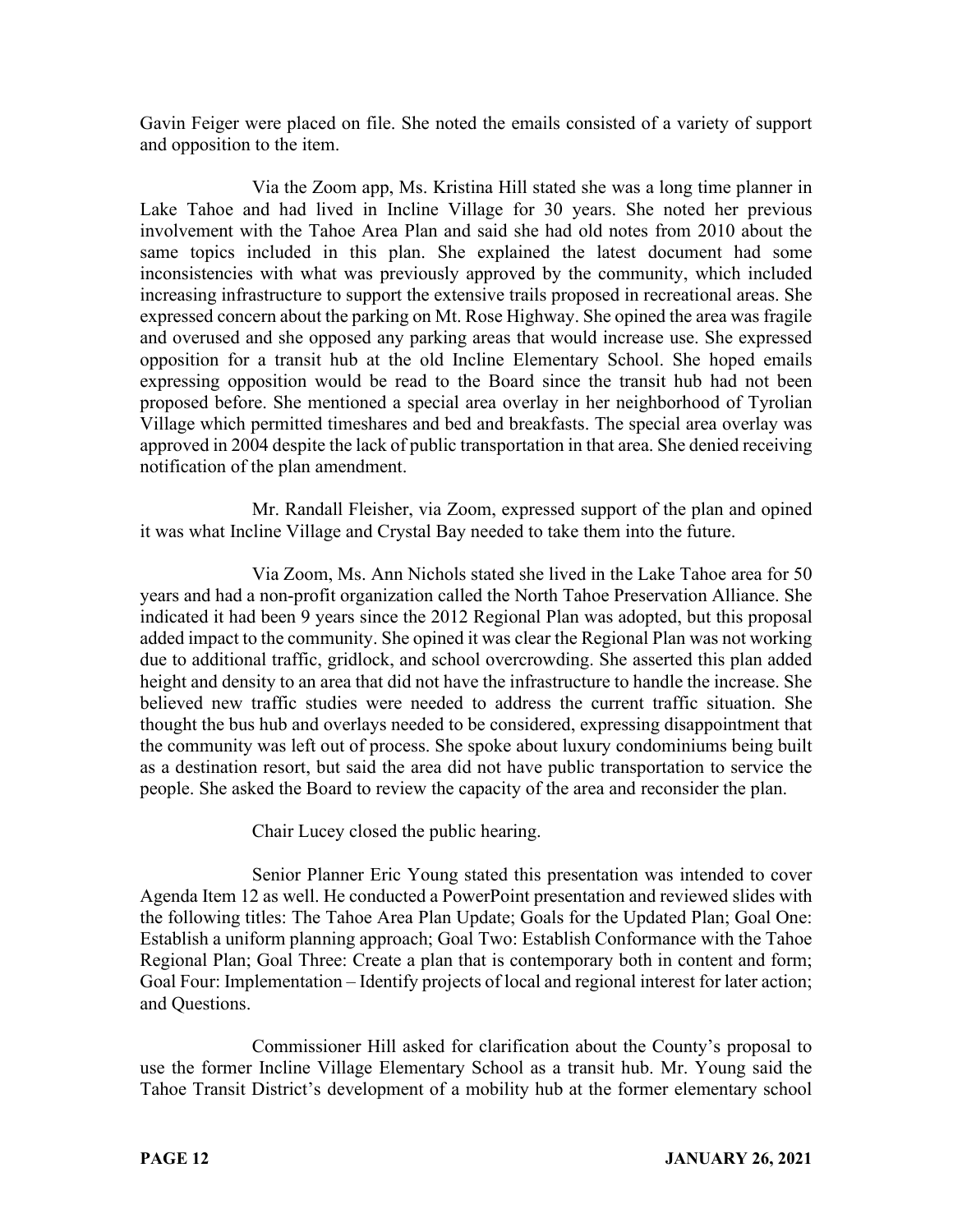had become a significant issue in the community. He stated there was confusion about how long that had been an allowed use and where this concept came from. He noted the community viewed this as a new idea. He said the original plan adopted in the 1990s called this area the Incline Village Commercial Community Plan (IVCCP), which included a transportation facility, otherwise called a mobility hub, as allowed with a special use permit. He explained the zoning district remained the same and the plan did not change. The list of allowable uses was the same as it had been, and a special use permit would still be required. He thought the Regional Transportation Plan's (RTP's) emphasis on transit and the concept of mobility hubs had changed. The plan identified 18 mobility hubs around the basin and two in the Incline Village area. He noted the proposed mobility hubs were around the elementary school and the former Ponderosa Ranch. Neither the RTP nor the IVCCP indicated mobility hubs would be placed on a particular parcel, but they were desired in that area.

Commissioner Hill asked Mr. Young whether it was correct to say the reason mobility hubs were added was because Washoe County was following the RTP guidelines provided by the TRPA. Mr. Young stated that was the reason, but the TRPA did not obligate the County to approve them.

Commissioner Hill asserted the community felt they were excluded from the development of the Master Plan through the TRPA and the IVCCP, although it had to be followed to be compliant in that area. She agreed opportunities for public comment had been missed and there had been many delays with the proposed plan. She wondered whether special areas such as Tyrolian Village were following the master plan. Mr. Young stated the TRPA apologized for the 2004 amendment adding Tyrolian Village as a special district, which had not been communicated to the County. He commented the County was working to develop increased engagement with the community and a better relationship with the TRPA.

Commissioner Hill thanked Mr. Young and expressed appreciation to community members who provided feedback. She understood the community's frustration, saying she was briefed on the plan when she was elected and surprised to discover items within the plan that she knew nothing about after attending community meetings for more than a year. She indicated she would vote to approve this plan because she thought it would offer many opportunities for the County to provide better community planning in Incline Village. She had previously asked staff to inquire about a consultant to assist the County with improved transportation planning and community questions for a better presence in Incline Village. She thought the plan would allow for further discovery and engage the community to do what was right for them. She noted her first TRPA Board meeting would be the following day and she had many questions for them.

Commissioner Herman was glad to receive clarification on the plan and said she understood the concerns of the community. She thought corrections could be made if there was a serious flaw in the plan. Commissioner Hill replied amendments could be made to the plan, but compliance with the TRPA was the most important issue to ensure future builds and redevelopment were environmentally sound.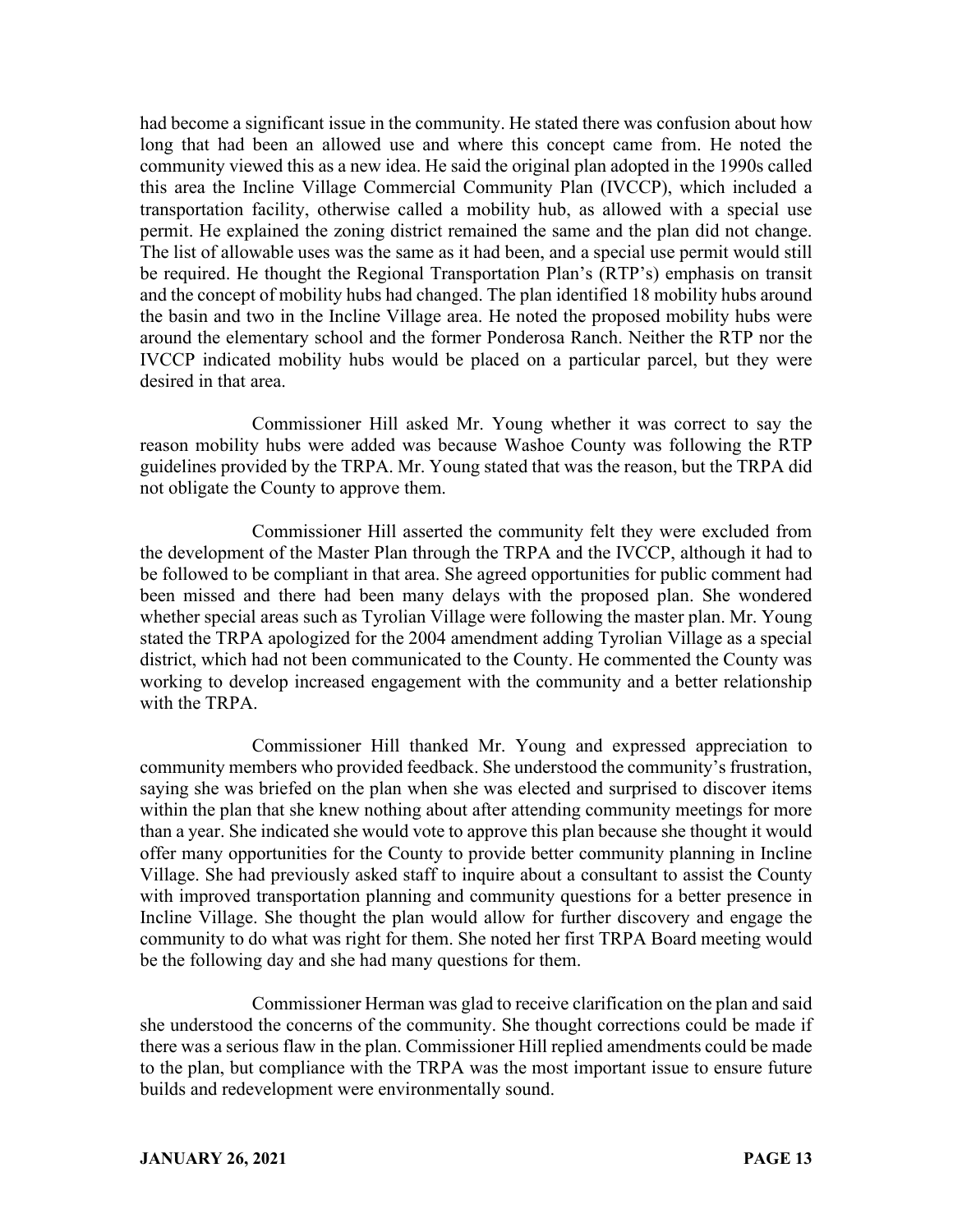On motion by Commissioner Hill, seconded by Commissioner Herman, which motion duly carried on a 4-0 vote with Vice Chair Hartung absent, it was ordered that Agenda Item 11 be adopted and authorized. The Resolution for same is attached hereto and made a part of the minutes thereof.

**21-0091 AGENDA ITEM 12** Public Hearing: Second reading and adoption of an ordinance amending the Washoe County Code at Chapter 110 (Development Code), replacing Article 220, Tahoe Area Plan modifiers with two new articles, Article 220 Tahoe Area Plan modifiers and Article 220.1 Tahoe Area Design Standards. These amendments are meant to ensure the express conformance of Washoe County's plans with the 2012 Regional Plan adopted by the Tahoe Regional Planning Agency (TRPA) and are generally not intended to increase densities or intensities beyond what is currently permitted by the Regional Plan. The changes include but are not limited to the following: Adopting the TRPA's permissible uses set forth in TRPA Regional Plan Chapter 21, Permissible Uses, in lieu of Washoe County's allowed uses set forth in Article 302 of the Washoe County Development Code; Adopting design standards that are in conformance with the requirements set forth in the TRPA Regional Plan Chapter 13 Area Plans and Chapter 36 Design Standards; Adopting development standards that are consistent with the development standards set forth in the TRPA Regional Plan; Adopting neighborhood plans utilizing the boundaries and allowed uses of TRPA's plan area statements and community plans in lieu of Washoe County's regulatory zones set forth in Article 106 of the Washoe County Development Code; and including the Washoe County Planning Commission's direction to expand an available density incentive from memory care only to all residential care and nursing care uses; and other matters necessarily connected therewith and pertaining thereto. The ordinance was introduced and a first reading was conducted on March 10, 2020. Community Services. (All Commission Districts.)

The Chair opened the public hearing by calling on anyone wishing to speak for or against adoption of said ordinance. There being no response, the hearing was closed.

Jan Galassini, County Clerk, read the title for Ordinance No. 1662, Bill No.

1835.

On motion by Commissioner Hill, seconded by Commissioner Herman, which motion duly carried on a 4-0 vote with Vice Chair Hartung absent, it was ordered that Ordinance No. 1662, Bill No. 1835, be adopted, approved, and published in accordance with NRS 244.100.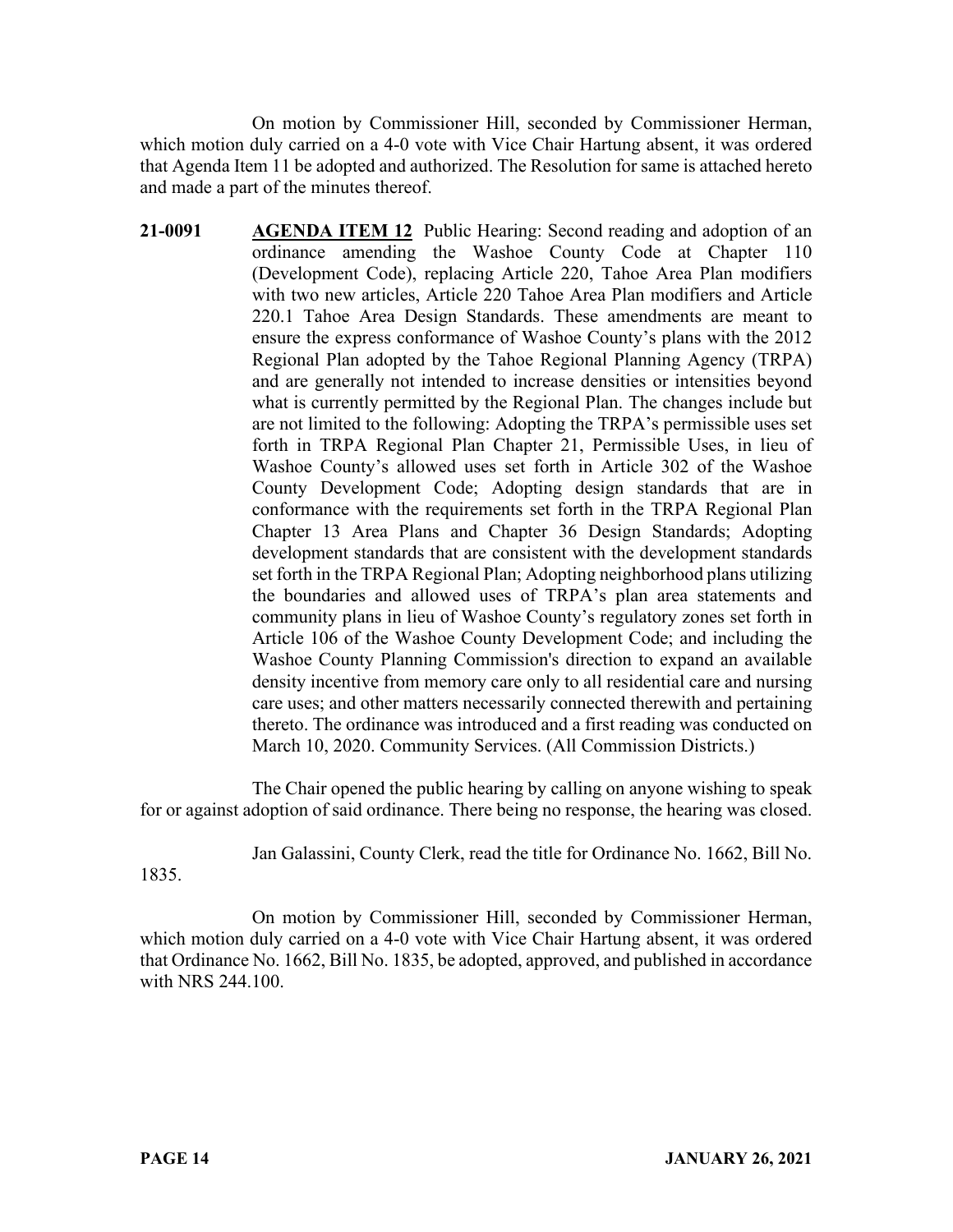#### **21-0092 AGENDA ITEM 13** Public Comment.

Ms. Susie Howell was not present when called to speak.

Ms. Cindy Martinez stated this meeting had interesting discussion. She understood Chair Lucey's explanation of why he did not place a resolution on the agenda and appreciated his jurisdictional concerns. She opined he unwittingly painted himself into a corner by declining to place the resolution on the agenda for open discussion, regardless of the outcome, and making a decision about what the County could talk about that people could participate in, which the Governor had also done. She asked Chair Lucey to reconsider and put the resolution on the agenda for discussion. She explained subject matter experts could speak about the topic for three minutes and offer opinions. She thought saying that people were just tired of wearing masks was an oversimplification. She believed the Commissioners encountered the same people the public did when doing business. She expressed concern about revenues being down and the County facing an economic crash. She noted people who did not have jobs did not pay taxes.

Ms. Denise Davis indicated she was an Incline Village resident but did not speak for the community, only herself. She expressed sadness that the Incline Village community was always portrayed as being against change. She indicated she started attending Tahoe Area Plan meetings in December of 2019, but they stopped when COVID-19 hit; suddenly the plan was back on an agenda. She opined pushback from the community was created by a lack of communication about the timing of items being heard at Board of County Commissioners meetings. Residents felt as if they had no time to review or obtain additional information about the plan. She mentioned speaking to several County employees who were very helpful and polite, so she believed the confrontational attitude between the County, Incline Village, and Crystal Bay could be helped with communication. She said the community wanted to move forward with improvements as did the County, but communication was needed so all parties could work toward the same goals.

Via the Zoom app, Ms. Annemarie Grant said she was the sister of Thomas Purdy, a 38-year-old with mental health issues who was hogtied and asphyxiated to death. She wanted information discussed during the Sheriff's Office Board meeting to be shared with the Board of County Commissioners. She thought the Sheriff's Office budget for the following year should be considered for reductions. She played audio of her brother pleading for help.

#### **21-0093 AGENDA ITEM 14** Announcements/Reports.

There were no announcements or reports.

\* \* \* \* \* \* \* \* \* \* \*